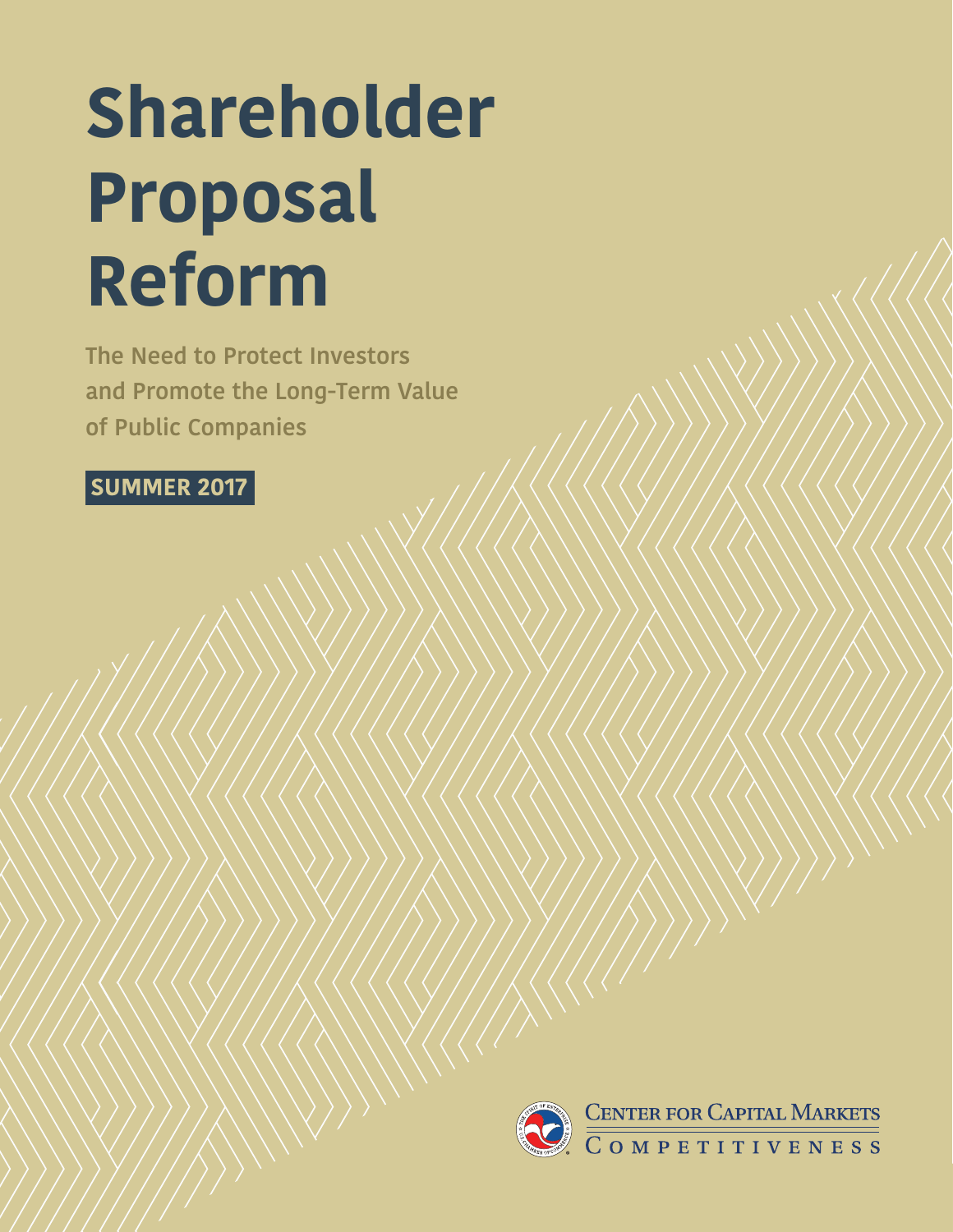

# **U.S. CHAMBER OF COMMERCE**

Copyright © 2017 by the United States Chamber of Commerce. All rights reserved. No part of this publication may be reproduced or transmitted in any form—print, electronic, or otherwise—without the express written permission of the publisher.

The U.S. Chamber of Commerce is the world's largest business federation representing the interests of more than 3 million businesses of all sizes, sectors, and regions, as well as state and local chambers and industry associations.



Since its inception in 2007, the Center for Capital Markets Competitiveness has led a bipartisan effort to modernize and strengthen the outmoded regulatory systems that have governed our capital markets. The CCMC is committed to working aggressively with the administration, Congress, and global leaders to implement reforms to strengthen the economy, restore investor confidence, and ensure well-functioning capital markets.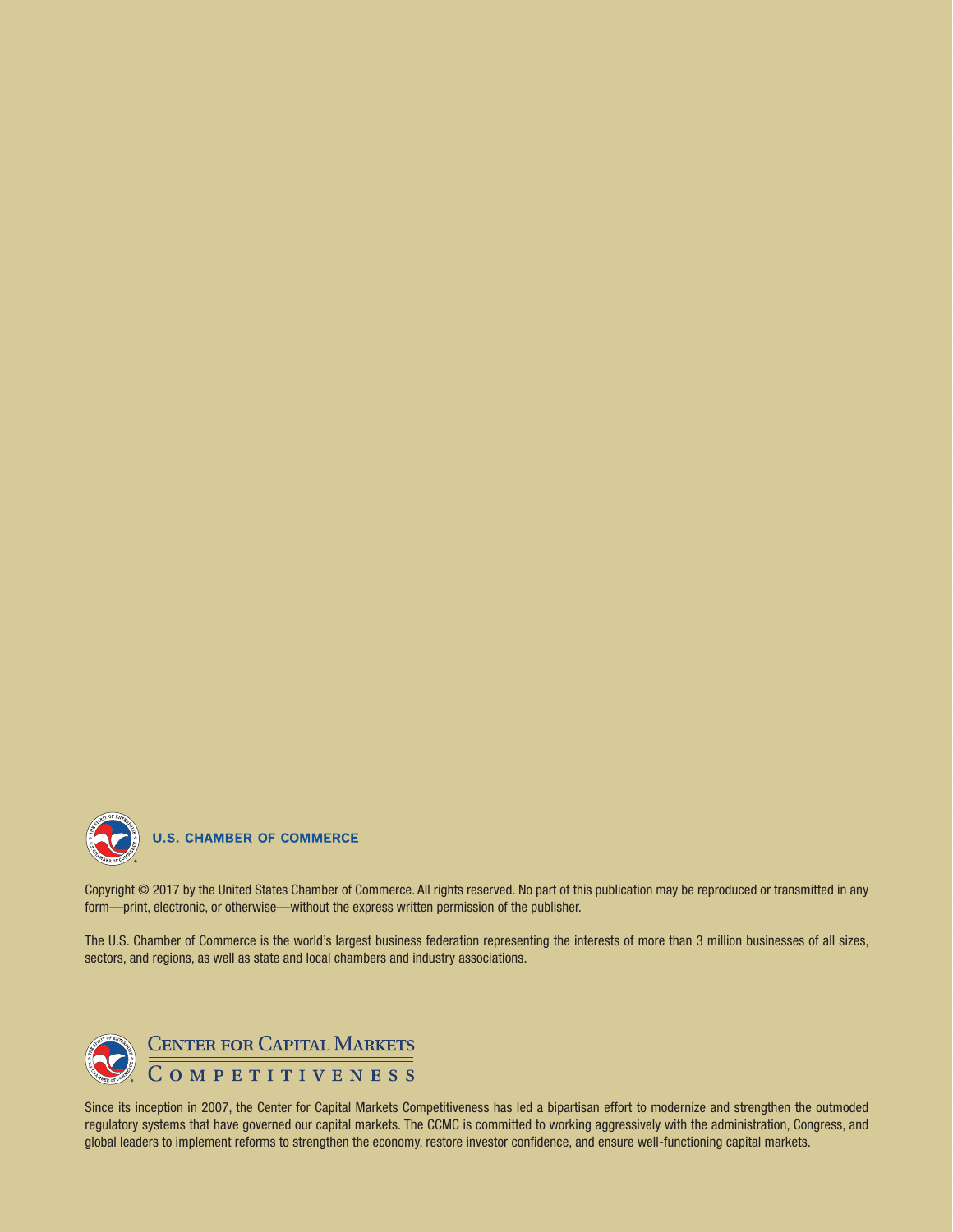**The Need to Protect Investors and Promote the Long-Term Value of Public Companies**

The U.S. Chamber's Center for Capital<br>
Markets Competitiveness (CCMC) has long<br>
promoted effective communication betwee<br>
public companies and investors, which we believe Markets Competitiveness (CCMC) has long promoted effective communication between to be a bedrock principle of our capital markets. By many measures, shareholders are increasingly able to engage with the companies in which they invest, and constructive dialogue with shareholders has often led to significant changes in corporate governance. However, the regulatory framework for shareholder proposals is badly out of date and needs to be reformed for the benefit of shareholders, public companies, and the capital markets.

The current rules governing shareholder proposals are administered by the Securities and Exchange Commission ("SEC" or "Commission") under Rule 14a-8 of the Securities Exchange Act. While

it is not the only means an investor has to get the attention of management, Rule 14a-8 "is popular because it provides an opportunity for any shareholder owning a relatively small amount of the company's shares to have his or her own proposal placed alongside management's proposals in the company's proxy material. …"1 Unless a company is able to use 1 of the 13 exemptions that exist under Rule 14a-8, it is generally required to include a shareholder's proposal with its proxy materials. The exemptions

indicate that the SEC has never allowed unfettered access to a company's proxy statement.

For decades, the fundamental purpose of the shareholder proposal system was to allow certain investors to put forth constructive ideas on

how to improve a company's governance and performance. The SEC often took the position that proposals dealing with personal grievances, or those of a social or political nature, were not proper subjects for shareholders to vote on under Rule 14a-8, largely because such proposals sought to advance goals other than running the business more efficiently and profitably. This balanced approach helped prevent abuse of the system, while still affording shareholders a voice in the management of the companies they invested in.

The long-standing guardrails that were put in place to protect investors have steadily weakened, and the shareholder proposal system today has unnecessarily devolved into a mechanism that a minority of interests use to advance idiosyncratic agendas that come at the expense of other

*The regulatory framework for shareholder proposals is badly out of date and needs to be reformed for the benefit of shareholders, public companies, and the capital markets.* shareholders. As a result, proposals dealing with social or political issues and topics that the federal securities laws have long treated as not material are ending up in proxy statements with increasing frequency, even when the proposal's subject matter is wholly unrelated to a company's long-term performance. In fact, *half* of all proposals submitted to Fortune 250 companies during the 2016 proxy season dealt with some type of social or policy-related matter.2

Despite the prevalence of such proposals, shareholders have overwhelmingly rejected them when put to a vote. For example, from 2006 to 2016, Fortune 250 companies received 445 proposals dealing with corporate political

<sup>1</sup> Proposed Rule: Amendments to Rules on Shareholder Proposals Release No. 34-39093. Sep. 19, 1997 ("SEC 1997 Proposal").

<sup>2</sup> J. Copland and M. O'Keefe—An Annual Report on Corporate Governance and Shareholder Activism, September 2016.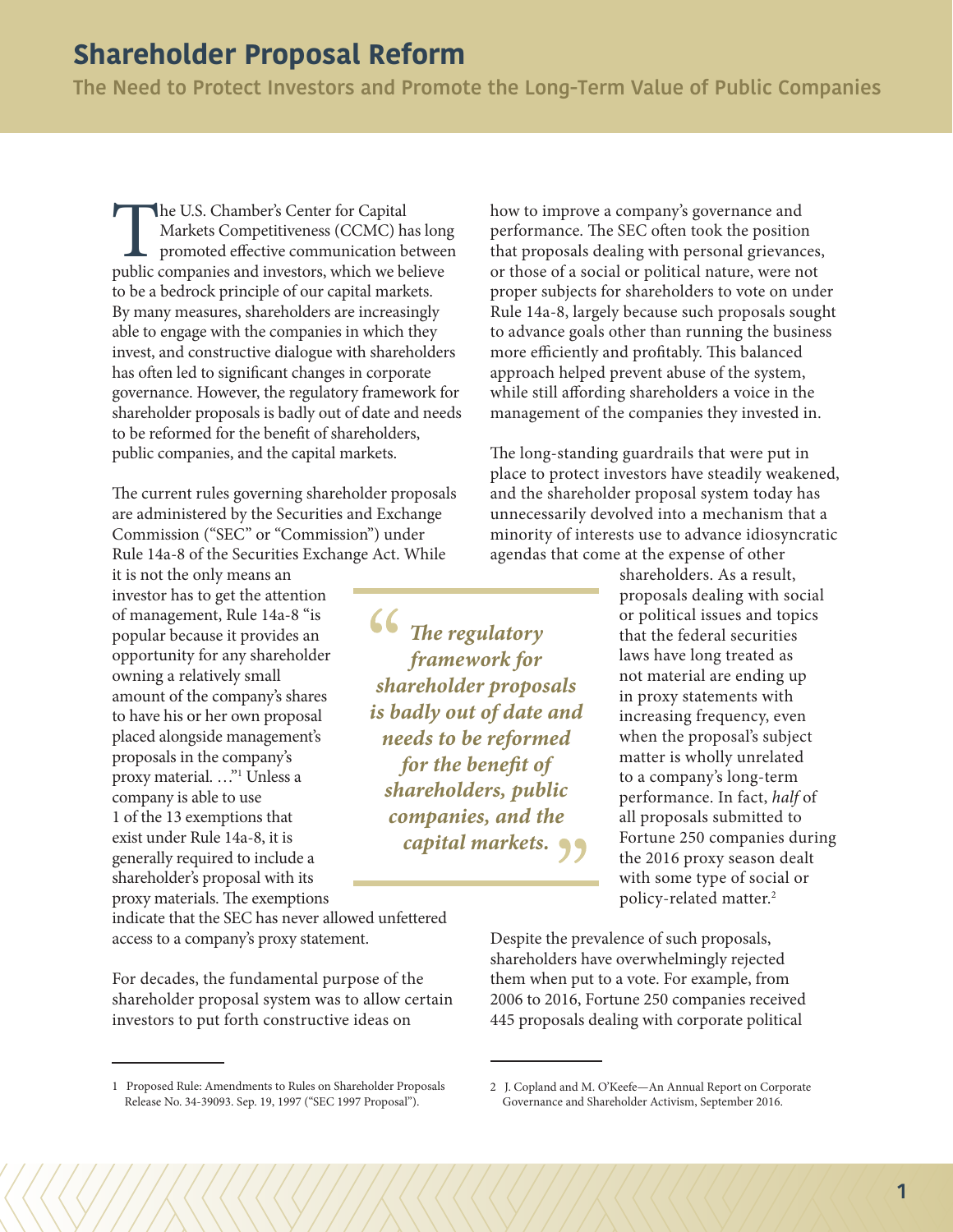**CENTER FOR CAPITAL MARKETS** COMPETITIVENESS

*Half of all proposals submitted to Fortune 250 companies during the 2016 proxy season dealt with some type of social or policyrelated matter…shareholders have overwhelmingly rejected them when put to a vote.*

disclosures—a perennial favorite topic of activists. Only 1 of these proposals during that time frame received majority backing, and in most years proponents failed to garner the support of more than 20% of voting shareholders.<sup>3</sup> Proposals dealing with social or other political matters have similarly, in general, received very low support when put to a vote.

Under current rules, a proponent is allowed to *resubmit* a proposal on multiple occasions even if the proposal was previously rejected by a vast majority of shareholders. In fact, in some cases, even if over 90% of shareholders have rejected a proposal more than once, a proponent is allowed to keep submitting it. These resubmissions make up a significant portion of all proposals. According to Proxy Monitor, 31% of the 3,392 proposals submitted to Fortune 250 companies from 2007 to 2016 had been submitted previously.<sup>4</sup>

Moreover, a very small subset of investors have come to dominate the shareholder proposal system, while the vast majority of investors including those that routinely vote against social

3 J. Copland and M. O'Keefe—Political Spending and Lobbying, June 2016.

and political proposals—bear the costs. Fully one-third of all shareholder proposals in 2016 at Fortune 250 companies were sponsored by six individual investors, while 38% of proposals were sponsored by institutions with an explicit social, religious, or policy purpose.<sup>5</sup> Including a proposal on a proxy or seeking "no-action" relief from the SEC staff creates significant costs for all shareholders. Further, proposals dealing with social or political matters also serve as a serious distraction for boards, whose responsibility it is to focus on the long-term best interests of the company. Frivolous proposals can also obscure or lessen consideration of proposals that focus on how to improve a firm's performance that other shareholders have put forth.

The SEC has previously recognized that the current shareholder proposal system harms investors in key respects. For example, in 1997—under the leadership of Chairman Arthur Levitt—the SEC proposed raising the resubmission thresholds under Rule 14a-8 so that proposals would have to elicit meaningful support before being proposed again.6 As the SEC stated then: "… we believe that a proposal that has not achieved these [proposed] levels of support has been fairly tested and stands no significant chance of obtaining the level of voting support required for approval."7 While the SEC's rulemaking was never finalized, we believe that reform is needed even more today.

The broken Rule 14a-8 system is yet another burden on companies and their shareholders that only serves to make the public company model less attractive. As the Chamber has frequently pointed out, the U.S. has about half the number of public companies than existed two decades ago, and a recent report shows that we have

<sup>4</sup> Supra note 2.

<sup>5</sup> *Id.*

<sup>6</sup> The SEC's proposed rules would have increased the resubmission thresholds to 6% (if voted on once in previous five years), 15% (if voted on twice in last five years), and 30% (if voted on three or more times in last five years).

<sup>7</sup> SEC 1997 Proposal.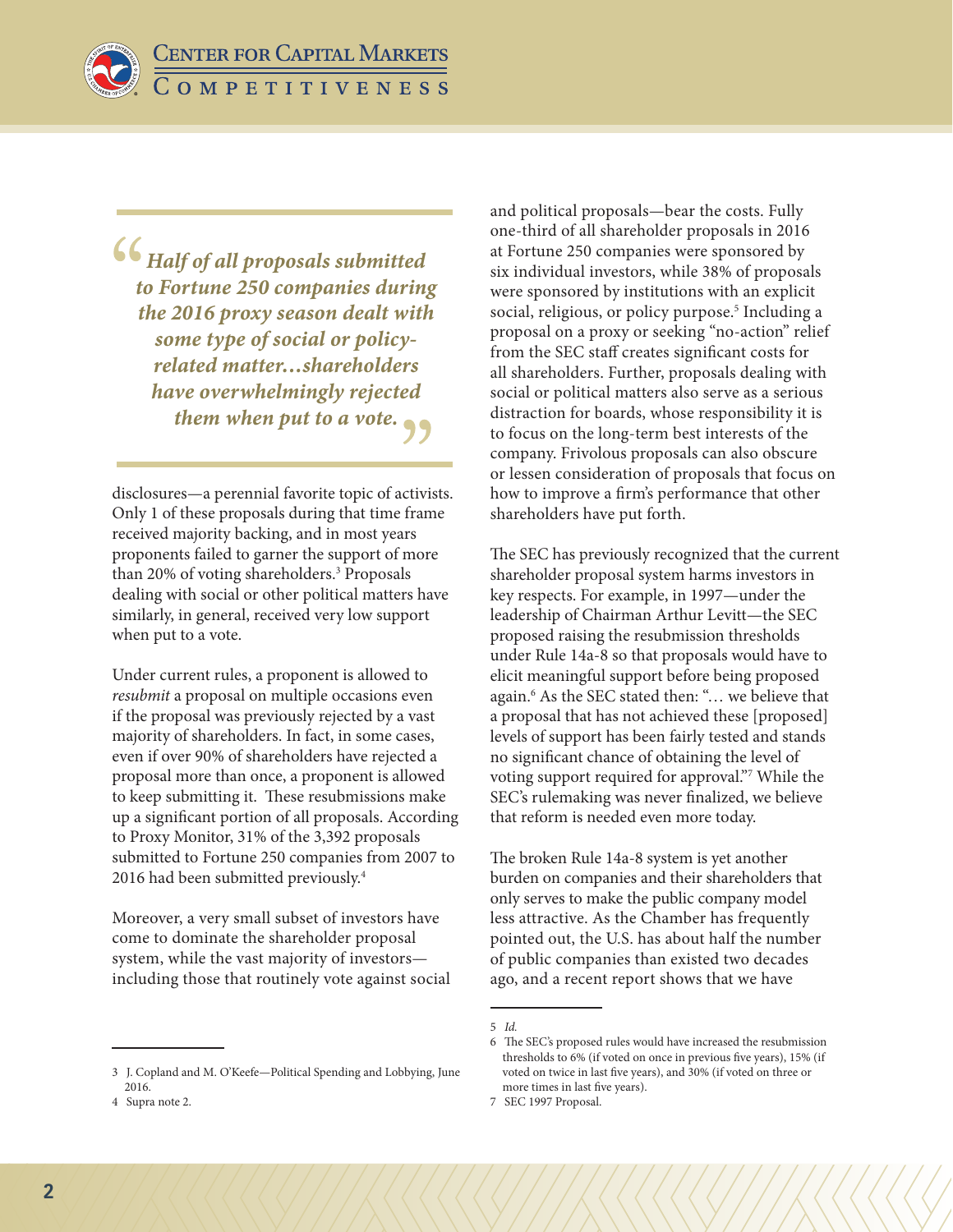**The Need to Protect Investors and Promote the Long-Term Value of Public Companies**

fewer listed companies today than in 1976.<sup>8</sup> This occurred despite the fact that the U.S. is home to roughly 100 million more people than in 1976 and our economy is three times as large. While the 2012 Jumpstart Our Business Startups (JOBS) Act helped arrest some of this decline, too many businesses are unfortunately deciding that being public is not in the best interests of their shareholders and stakeholders.

The tragedy of this decline is that there is a body of evidence demonstrating the benefits that public companies bring in terms of job creation and economic growth. For example, a 2012 Kaufmann Foundation study found that from 1996 to 2010, the 2,766 companies that went public cumulatively increased their employment by over 2.2 million jobs and the annual sales increased by over \$1 trillion.<sup>9</sup> During a period where our economy has struggled to achieve even 2% GDP growth, addressing the decline in public companies should be a top concern for policymakers.

Moreover, creating more burdens for public companies jeopardizes the ability of American households to build wealth or to effectively choose

*Frivolous proposals can…obscure or lessen consideration of proposals that focus on how to improve a firm's performance that other shareholders have put forth.*

the companies or industries they wish to invest in. Because of the SEC's accredited investor rules that limit investment in private enterprises, most Americans have only limited options to invest outside of the public markets. Households therefore depend on robust public markets, and a system that imposes a substantial "tax" on public companies ultimately impacts the returns that investors receive on their retirement or other savings.

To be sure, the decline in public companies is a multifaceted issue with no single solution. A number of factors contribute to this problem, including those outside the control of Congress or the SEC—such as the availability of private capital or market conditions that can make the public markets unattractive. But there are several issues squarely within the purview of the SEC that can and should be addressed to help bring our capital markets into the 21st century so that they can drive much-needed economic growth.

We believe that reform of the shareholder proposal process is an incremental but important step toward tilting the scales back in favor of the majority of public company investors. No company wants to go public only to find itself subject to endless politically driven campaigns intended to embarrass an enterprise that was built from scratch by its founders. And no small subset of activists should be able to commandeer long-standing SEC rules for their own parochial purposes. Rule 14a-8 reform is long overdue, and we look forward to working with policymakers to help make reform a reality.

<sup>8</sup> The Incredible Shrinking Universe of Stocks. Credit Suisse, March 2017.

<sup>9</sup> Post-IPO Employment and Revenue Growth For U.S. IPOs June 1996-2010. Kaufmann Foundation, May 2012.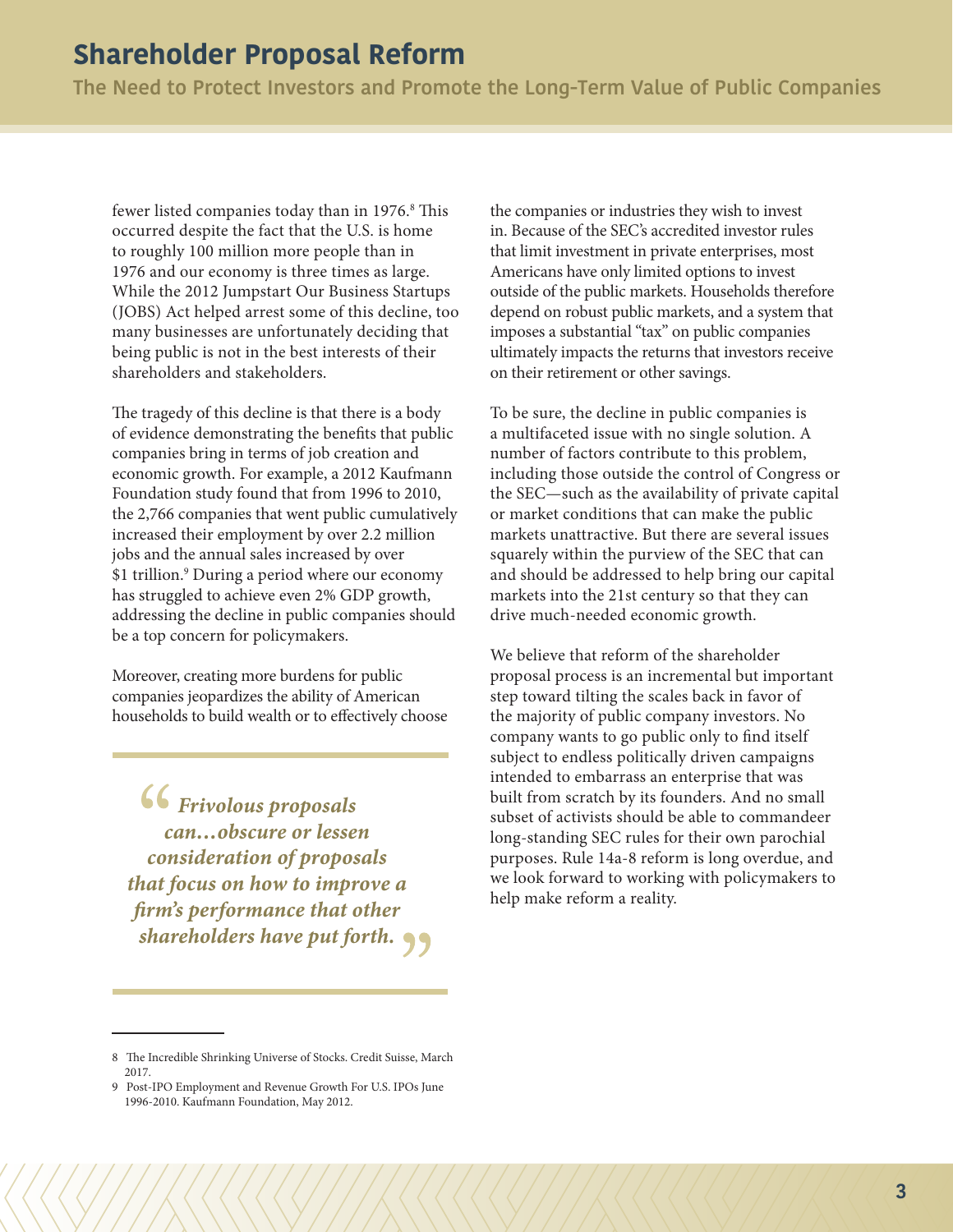

**CENTER FOR CAPITAL MARKETS**  $C$  O M P E T I T I V E N E S S

Our recommendations are laid out in greater detail here.

#### *Recommendation#1*

**Amend the SEC's Resubmission Rule to raise the thresholds for support that proposals must receive in order to be eligible for resubmission.** 

The current Resubmission Rule allows a company to exclude a shareholder proposal if it failed to receive the support of 3% of shareholders if voted on once in the last five years; 6%, twice in the last five years; and 10%, three or more times in the last five years. Thus, a proponent is allowed to resubmit a proposal even if nearly 90% of shareholders have rejected it on multiple occasions. Allowing for such recidivism of unpopular proposals does nothing to protect investors and only creates further distractions for companies trying to focus on the long term. Investors should be protected from having to repeatedly register their opposition to a proposal that has already been soundly rejected.

> *A system that imposes a substantial tax on public companies impacts the returns that investors receive on their retirement or other savings.*

The SEC has previously recognized the problem that low resubmission thresholds pose, and in 1997 it proposed rules to raise the thresholds to more reasonable levels. The CCMC recommends that, at a minimum, the SEC revisit its 1997 rulemaking, which provided that a proposal could not be resubmitted if it received the following:

- Less than 6% support on the previous submission if voted on once within the previous five calendar years.
- Less than 15% support on the previous submission if voted on twice within the previous five calendar years.
- Less than 30% support on the previous submission if voted on three or more times within the previous five calendar years.

#### *Recommendation #2*

**The SEC should withdraw** *Staff Legal Bulletin 14H* **(CF), issued in October 2015, in order to restore certainty under the Rule 14a-8(i)(9) exemption. 14a-8(i)(9) allows the exclusion of a proposal if it conflicts with one of the company's own proposals.** 

In the wake of the January 2015 decision by then-SEC Chair Mary Jo White to suddenly reverse a staff decision regarding a shareholder proposal at Whole Foods, SEC staff issued a legal bulletin that has limited the ability of companies to use an exemption under 14a-8(i)(9) that had been relied on for years. This legal bulletin was never considered or approved by the full Commission and has added a great deal of uncertainty to the no-action process.

#### *Recommendation #3*

**Offer more transparency to investors by requiring proponents to provide sufficient disclosure regarding their economic interests and objectives.**

There is currently a gap between the information a company must provide to investors in its proxy statement and the information—or lack of information—that is provided by many proponents of shareholder proposals. This is particularly pronounced when proposals are submitted via proxy in which the proponent nominally represents the true beneficial owner of the shares yet owns no shares of its own. To level this playing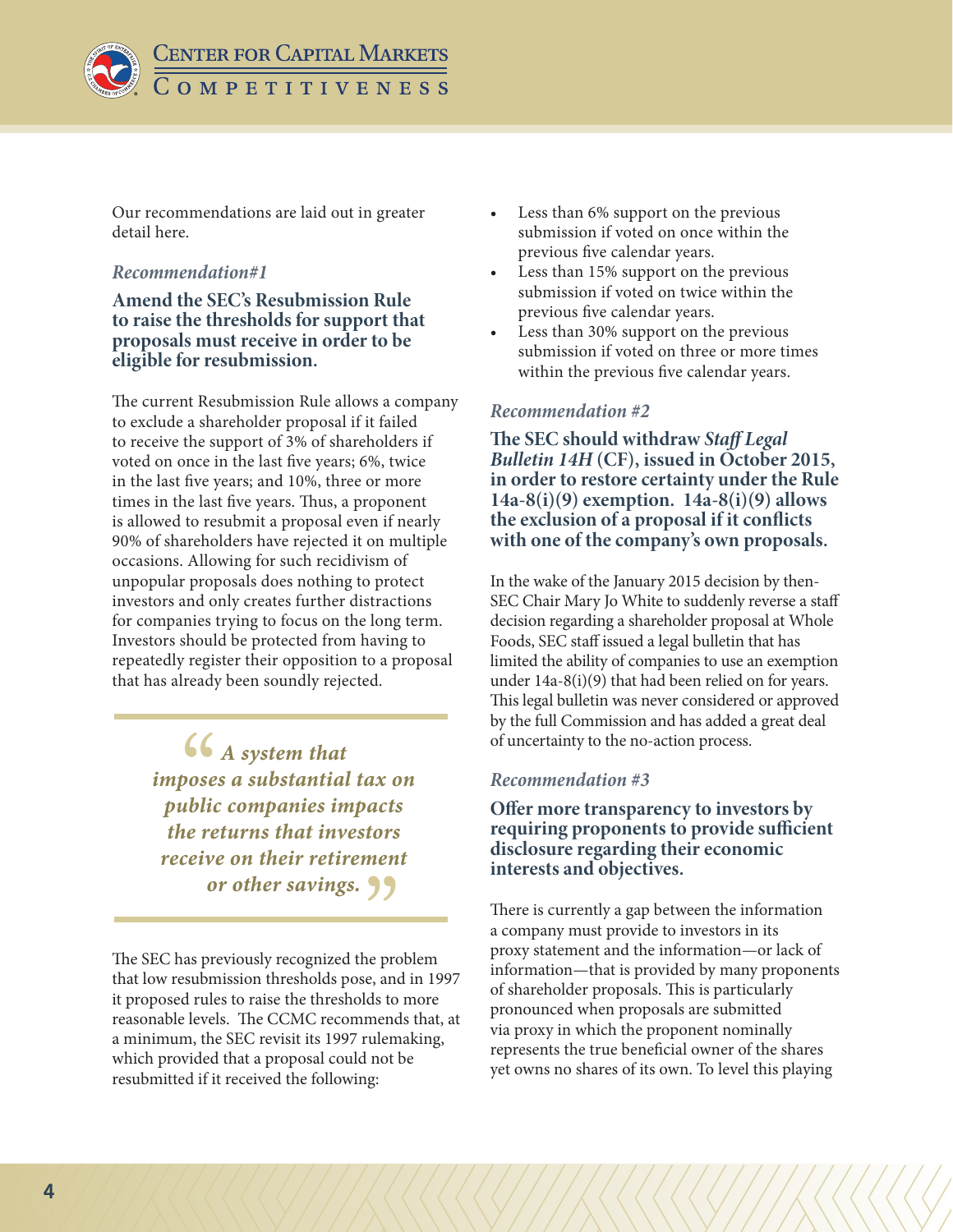**The Need to Protect Investors and Promote the Long-Term Value of Public Companies**

field and protect investors, proponents should—at a minimum—be required to disclose what follows:

- Personal information such as name and address.
- The number of shares that the proponent owns or has a right to acquire, as well as the purpose for why the proponent acquired the shares and the objectives they have with respect to the issuer.
- A description of any contracts or arrangements the proponent has with another person to provide any type of benefit in relation to submission of the proposal.
- Whether the person has submitted the same or a substantially similar proposal to another issuer and the identity of such issuer(s).
- If the person submitting a proposal is acting as a proxy or representative on behalf of someone else, the beneficial owner of the shares should be required to make similar disclosures.
- The SEC should define what it means to "own" shares in the context of eligibility for submitting a proposal; this would help ensure that a proponent actually has an economic interest in the company.

#### *Recommendation #4*

**The Commission should reassert the "relevance rule" under 14a-8(i)(5) by allowing excludability of a proposal if the subject matter impacts less than 5% of a company's total assets and 5% of net earnings.**

The relevance rule was intended to allow for exclusion of proposals that did not meet a certain financial materiality threshold, in this case the 5% noted earlier. In 1982, the Commission amended this exlusion to provide that matter failing the 5% tests would still have to be included in the company's proxy materials if it was "otherwise significantly related to the issuer's business." Over the years the SEC staff have eroded the viability of this exclusion by providing for an expansive interpretation of what is "significantly related to

the issuer's business," notwithstanding the matter's financial insignificance to the business. This has helped open the door to social, political, and economically immaterial proposals—the very kind that shareholders have overwhelmingly rejected when voting.

• The Commission should reassert the original intent of the  $14a-8(i)(5)$  exclusion by allowing proposals to be excluded that do not meet the 5% asset and net earnings threshold regardless of the underlying subject matter.

#### *Recommendation #5*

**Prohibit the use of images, photos, or graphs as part of proposals, while maintaining the ability of proponents to include a hyperlink for a website they wish to include.**

Recent developments have caused uncertainty over whether the SEC will grant no-action relief when a shareholder proposal includes some type of image, chart or photograph. Despite Rule 14a-8 limiting proposals (and supporting materials) to 500 words, SEC staff have in some cases allowed certain images to be included. Besides adding to issuer cost in preparing proxy materials, allowing such material is a slippery slope that could lead to proponents being allowed to include false or misleading imagery. Neither the SEC nor an issuer should be put into a position of having to determine the authenticity of an image or a photograph, or whether a chart or graph is labeled accurately.

The SEC should prohibit the use of images, photographs, charts, or graphs with shareholder proposals to avoid situations where investors could be provided with false or misleading information. However, the SEC should maintain the ability of proposals to include hyperlinks to websites that the proponent wishes to include.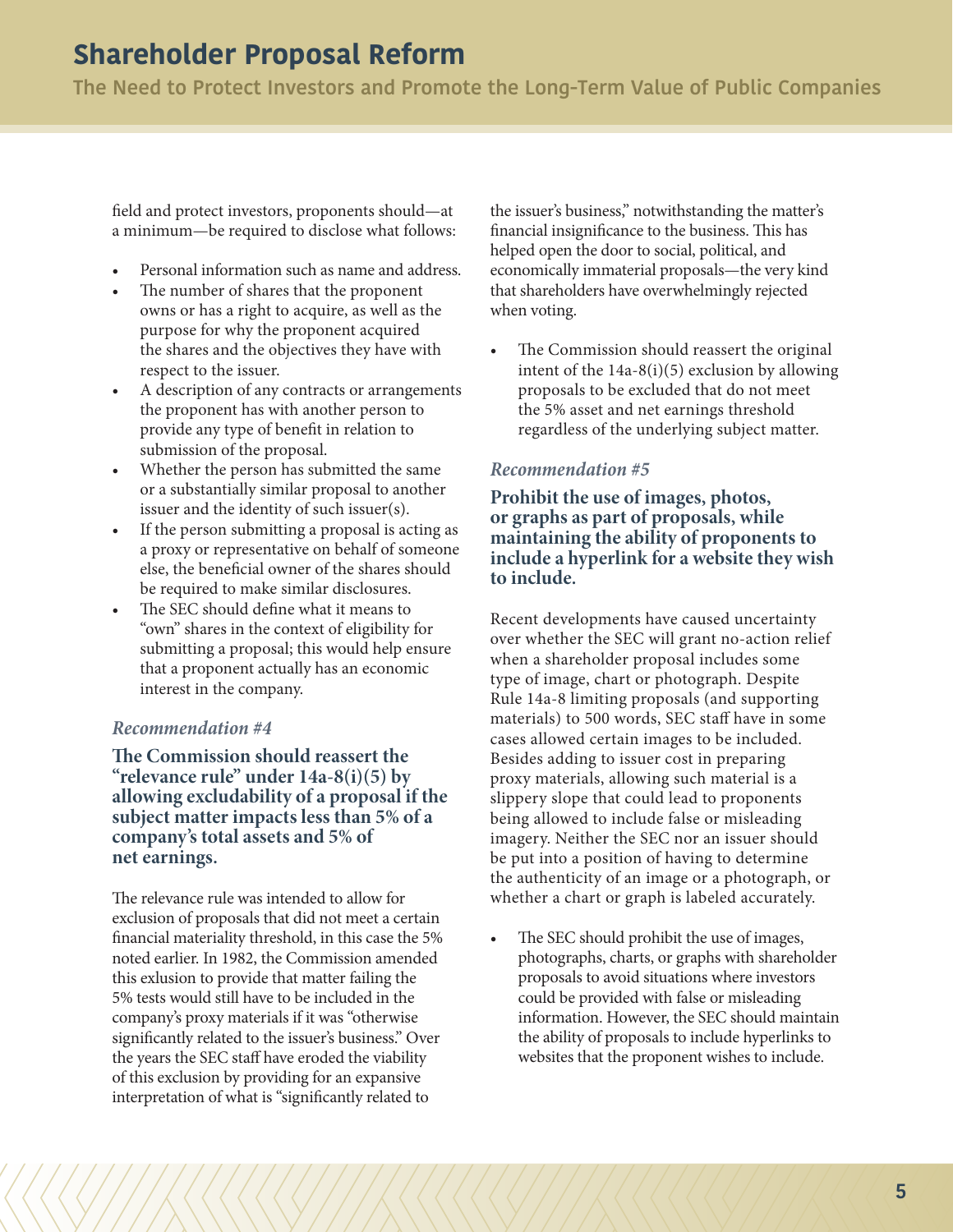*No company wants to go public only to find itself subject to endless politically driven campaigns intended to embarrass an enterprise that was built from scratch by its founders.*

# *Recommendation #6*

**The SEC should provide market participants with more certainty regarding its policing of 14a-8(i)(4), which deals with proposals that relate to a redress of a personal claim or grievance.**

Because the shareholder proposal system is designed to facilitate deliberation over subject matter that impacts investors as a whole, the SEC adopted an exemption under 14a-8(i)(4) that allows the exclusion of proposals relating to the redress of a personal claim or grievance against the company. The SEC has in the past stated the need for this exclusion because it "has found that in a few cases security holders have abused this privilege by using the rule to achieve personal ends that are not necessarily in the common interests of the issuer's security holders generally."10 *SEC Staff Legal Bulletin 14* and its amendments (which have never been approved by the Commission) provide some guidance on these issues but leave a number of critical questions unanswered. In any event, the Commission has not weighed in recently on these important questions.

• Further guidance detailing the SEC staff 's no-action policies under Rule 14a-8(i)(4) should provide more certainty for issuers and proponents and lead to less confusion around

the no-action process. Guidance also should facilitate the exclusion of personal claim or grievance proposals since such proposals impose unwarranted costs on a company's other shareholders.

## *Recommendation #7*

## **The SEC must allow for the exclusion of proposals that include materially false or misleading statements.**

Rule 14a-8(i)(3) states clearly that a proposal can be excluded "if the proposal or supporting statement is contrary to any of the Commission's proxy rules," including rules that prohibit false or misleading statements in proxy soliciting materials. In practice, however, SEC staff has eroded the viability of this exemption by placing the burden on issuers to prove that a statement made by a proponent is materially false or misleading. The staff has often erred on the side of proponents, even in cases where an issuer believes that it will result in false or misleading information being included in its proxy statement. Investors are not protected by such an outcome, and the SEC should provide a more reasonable course for issuers to exclude proposals that contain false or misleading information.

# **Looking Forward**

The SEC has the opportunity to bring positive and lasting change to the shareholder proposal system. The modest recommendations included in this report would maintain the ability of shareholders to have their voices heard, but they would protect investors against those who abuse the system for their own purposes. The U.S. Chamber of Commerce looks forward to working closely with the SEC and other interested parties on this important issue.